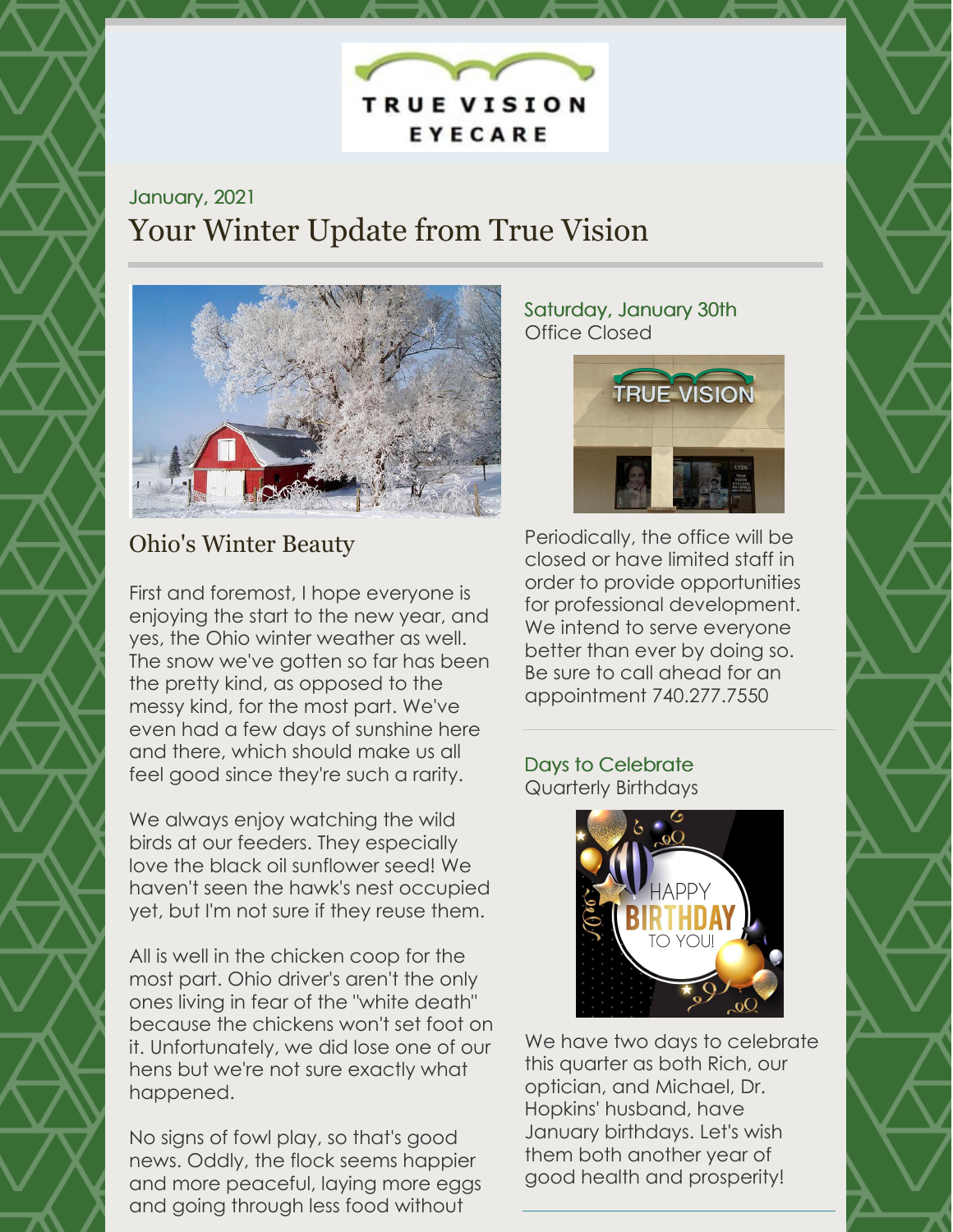her. She must've been a piggy little freeloader...haha!

During my morning walks, I can see the footprints of many animals if the snow is light. The deer prints are always a given. The other day I saw 8 of them running and playing together. Besides rabbits and squirrels, there are various canine type prints also. There's probably a fox around because he got one of the neighbors' hens in the spring. The larger ones may belong to a coyote so we're keeping our eyes open. There's plenty of activity to see with the trees being bare, but we're already looking forward to the beauty of a new spring season.

# Thank You from all of us!

We are so glad to have you all as patients and customers. If you feel the same about us, please do refer friends and family to come see us. Our schedule is flexible and we would love to build new relationships by taking care of the people who are most important to you.

Thank you for choosing us!



Our horses are already starting to lose some hair as the days are getting longer now. I'm happy to say that Jack continues to recover well from his surgery in the fall. His feeding schedule has been pretty labor intensive, but we finally have his weight back up to a healthy level. He's such a sweet old guy that we're glad to stay close and feed him 2-3 times a day to keep him happy and healthy!



## Thank Goodness for 2021

The hope of a new year, and even looking forward to signs of spring, is just what we needed to clarify a necessary change in our perspective. 2020 saw us all focused on how the many changes we faced affected our families and ourselves. My hope for 2021 is that we can all focus on how the changes to come will affect us all, together.

Together is the way we will help each other. Together is the way we will eventually work and shop and go to the movies. Together is the way we will finally share a meal. Together is the way we will get through whatever 2021 brings. Together is the way.